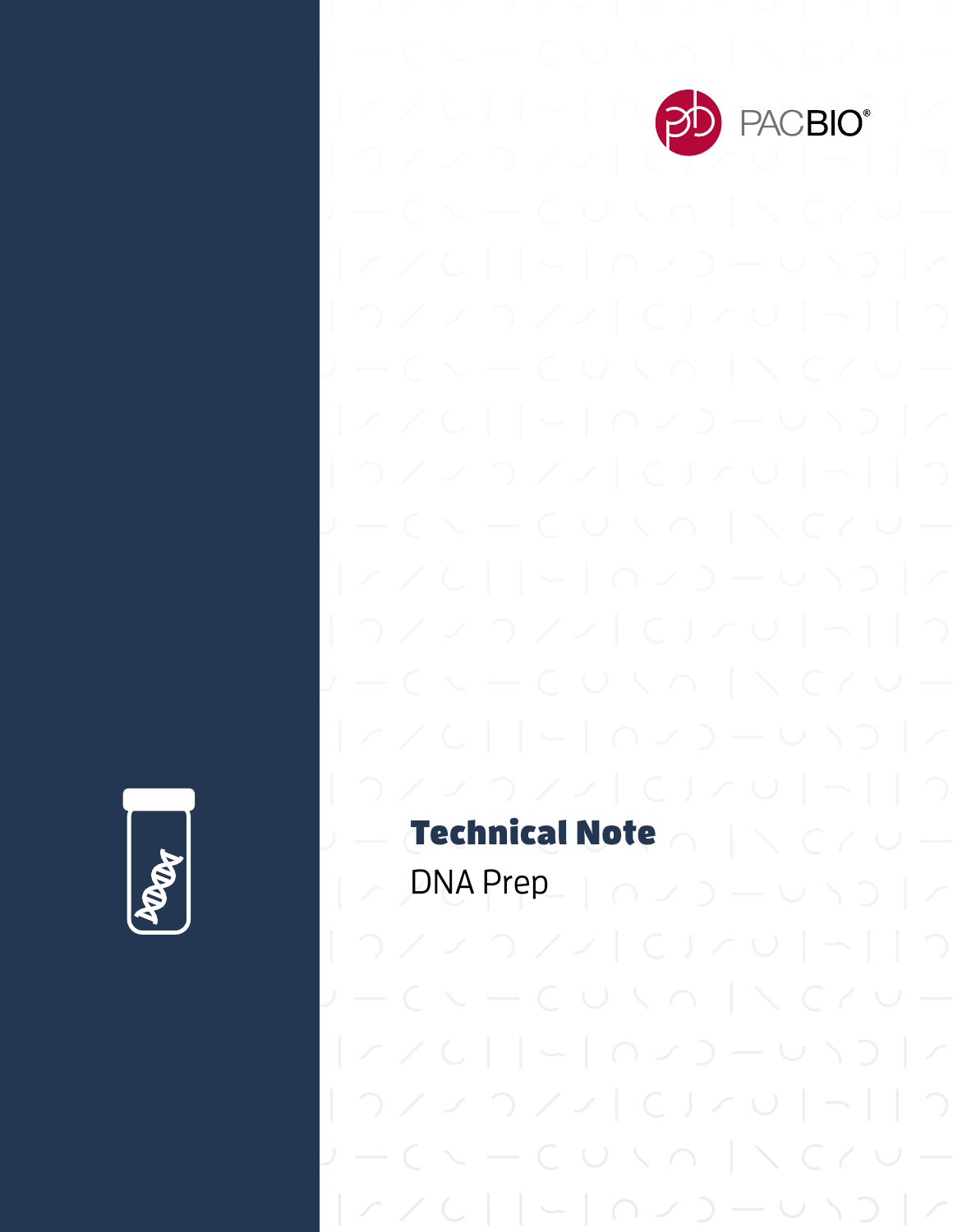

# **Preparing DNA for PacBio HiFi Sequencing — Extraction and Quality Control**

## **Introduction**

Single Molecule, Real-Time (SMRT®) Sequencing uses the natural process of DNA replication to sequence long fragments of native DNA in order to produce highly accurate long reads, or HiFi reads. As such, starting with highquality, high molecular weight (HMW) genomic DNA (gDNA) will result in longer libraries and better performance during sequencing. This technical note is intended to give recommendations, tips and tricks for the extraction of DNA, as well as assessing and preserving the quality and size of your DNA sample to be used for HiFi sequencing.

### Topics Covered

#### DNA Extraction

- Commercially available kits across a wide variety of input sample types
- Resource for alternative DNA extraction methods

#### DNA Quality Control (QC)

- DNA quantification, purity, size, and damage
- Use of nucleic acid stabilizers
- DNA storage and shipping

#### Best Practices for DNA Extraction for PacBio® Sequencing

#### Example Dataset Using Commercial DNA Extraction Kits for PacBio Sequencing

## **DNA Extraction**

Simple and easy-to-use commercial DNA extraction kits are an excellent way to produce HiFi reads on the Sequel® and Sequel II Systems. The following are a list of kits that our customers have used in combination with the SMRTbell® Express Template Prep Kit 2.0 protocol for high yields and consistent sequencing results. Sample amounts and typical yields are based on each kit's manufacturer. Check with each manufacturer for the most up-to-date information and recommendations. DNA yields will vary by sample quality, type, and input amount.

| Kit                                  | <b>Method</b>            | <b>Sample Amount</b>                                                                                                                                                                                                                                  | <b>Typical Yields</b>                                          |  |
|--------------------------------------|--------------------------|-------------------------------------------------------------------------------------------------------------------------------------------------------------------------------------------------------------------------------------------------------|----------------------------------------------------------------|--|
| <b>QIAGEN MagAttract HMW DNA Kit</b> | Magnetic bead            | $\bullet$ Blood: 200 mL<br>$\bullet$ Blood: 4-8 µg<br>• Bacterial cells: $2 \times 10^9$<br>• Gram-negative bacteria: up to 14 $\mu$ g<br>• Gram-positive bacteria: up to $3.5 \mu q$<br>• Tissue: up to 25 mg<br>• Tissue: $0.5-2.8 \mu q/mq$ tissue |                                                                |  |
| <b>QIAGEN PAXgene Blood DNA Kit</b>  | Precipitation            | $\bullet$ Blood: 8.5 mL<br>• 150-500 µg depending on the number of<br>nucleated cells                                                                                                                                                                 |                                                                |  |
| <b>QIAGEN Gentra Puregene Kit</b>    | Precipitation            | • Cells: $106 - 2.2 \times 10^7$<br>• Tissue: up to 100 mg                                                                                                                                                                                            | • $7 \mu$ q per 1 million cells<br>• Tissue: $5-100 \mu q$     |  |
| <b>QIAGEN Genomic-tip 20/G Kit</b>   | Anion exchange<br>column | $\bullet$ Blood: 1 mL<br>• Cells: $5 \times 10^6$<br>• Yeast: $1.5 \times 10^9$<br>• Bacteria: $4.5 \times 10^9$<br>• Tissue: up to 20 mg                                                                                                             | • $1-20 \mu q$                                                 |  |
| <b>Circulomics Nanobind CBB Kit</b>  | Nanobind disc            | $\bullet$ Blood: 200 mL<br>• Cells: $1 \times 10^6$<br>• Bacteria: $5 \times 10^8 - 5 \times 10^9$                                                                                                                                                    | $\bullet$ 5-34 µg depending on sample type and<br>input amount |  |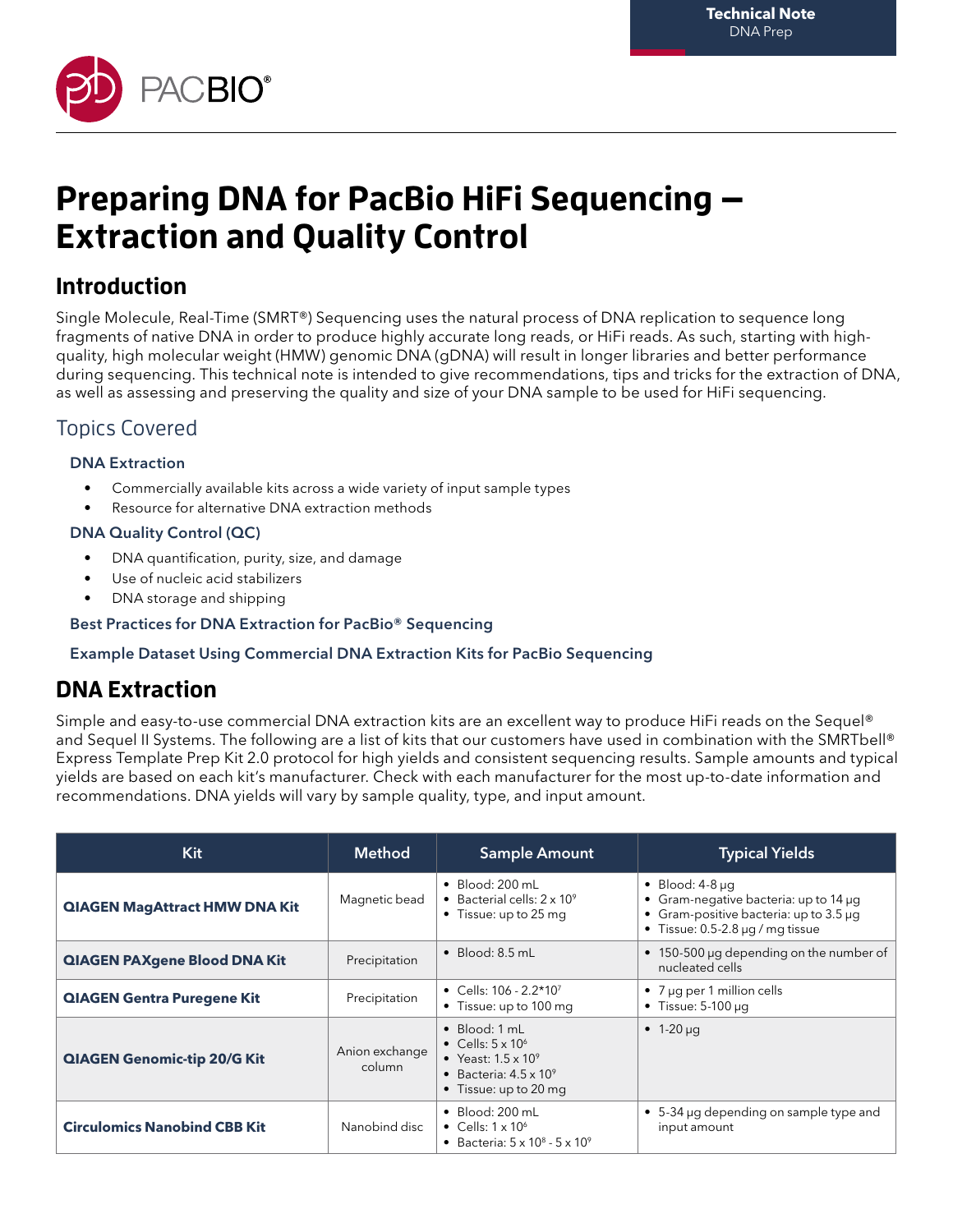

| Kit                                                            | <b>Method</b>                   | <b>Sample Amount</b>                                                                                                                               | <b>Typical Yields</b>                                                                                                                                        |  |
|----------------------------------------------------------------|---------------------------------|----------------------------------------------------------------------------------------------------------------------------------------------------|--------------------------------------------------------------------------------------------------------------------------------------------------------------|--|
| <b>Circulomics Nanobind Tissue</b><br><b>Big DNA Kit</b>       | Nanobind disc                   | • Depends on tissue and<br>preservation method; typically<br>around 25 mg                                                                          | $\bullet$ 5-100 µg                                                                                                                                           |  |
| <b>Circulomics Nanobind Plant Nuclei</b><br><b>Big DNA Kit</b> | Nanobind disc                   | $\bullet$ Up to 10 g                                                                                                                               | $-5-20 \mu q$                                                                                                                                                |  |
| <b>Lucigen MasterPure Kit</b>                                  | Precipitation                   | • Cells: $1 \times 10^6$<br>$\bullet$ Blood: 200 ml<br>• Bacteria: $3.5 \times 10^6$                                                               | • Cells: $3-12 \mu q$<br>$\bullet$ Blood: 3-9 µq<br>$\bullet$ Bacteria: 1.3-1.6 µg                                                                           |  |
| <b>NEB Monarch Genomic DNA</b><br><b>Purification Kit</b>      | Anion exchange<br>column        | $\bullet$ Blood: 100 mL<br>• Bacteria: $2 \times 10^9$<br>• Cells: $5 \times 10^6$<br>$\bullet$ Tissue: 10 mg                                      | $\bullet$ Blood: 2.5-4 µq<br>• Gram-negative bacteria: 6-10 µg<br>• Gram-positive bacteria: 6-9 µg<br>• Mammalian cells: 7-9 µg<br>$\bullet$ Tissue: 5-30 µg |  |
| <b>Macherey-Nagel NucleoBond</b><br><b>HMW DNA Kit</b>         | Anion exchange<br>column        | $\bullet$ Blood: 2 mL<br>• Plant: 1.5 g of leaves<br>• Bacteria: up to 100 mg<br>$\bullet$ Cells: 10 <sup>7</sup><br>• Animal tissue: up to 300 mg | • Dependent on sample type and input<br>amount                                                                                                               |  |
| <b>QIAGEN DNeasy PowerMax Soil Kit</b>                         | Bead-beating;<br>Anion exchange | • Soil: up to $10 g$                                                                                                                               | • Sample dependent                                                                                                                                           |  |
| <b>QIAGEN QIAamp PowerFecal DNA Kit</b>                        | Bead-beating;<br>Anion exchange | • Stool or biosolids: 250 mg                                                                                                                       | • Sample dependent                                                                                                                                           |  |

**There are many alternative methods of DNA extraction not covered above. See www.extractdnaforpacbio.com as a resource database of customer protocols for DNA extraction for different organisms.**

# **DNA QC**

There are multiple aspects of DNA quality that can have an impact on the final sequencing result. Below are important guidelines and considerations to follow for the different aspects of DNA quality. This includes measuring DNA concentration, assessing DNA purity and molecular weight, and minimizing DNA damage.

#### **Quantification**

We recommend using a fluorometric method that specifically measures only double-stranded DNA (dsDNA). The most accurate and convenient way to do this is to use the Qubit® fluorometer (ThermoFisher Scientific) with either the Broad Range (BR) or High Sensitivity (HS) dsDNA assay kits. The NanoDrop® Spectrophotometer (ThermoFisher Scientific), commonly used for DNA quantification, is good for assessing DNA purity (see below) but measures all nucleic acid in solution and therefore frequently overestimates the true concentration of dsDNA in a sample.

If you are trying to quantify HMW DNA that is viscous, typically >100 kb in size on average, then we recommend diluting a small aliquot and pipette up and down 10-20 times to shear and better homogenize the DNA in solution. For even more accurate quantification, consider making 3 aliquots and take the mean of all three readings. The CV between the three readings should be less than 30%. If not, try additional mixing of the samples to homogenize the DNA, and repeat quantification.

#### **Purity**

DNA purity is the single largest factor affecting the success of your sequencing experiment. We recommend assessing DNA purity by measuring the absorbance at 230, 260, and 280 nm using the NanoDrop system. Pure DNA will have an A260/280 absorbance ratio of 1.8, and an A260/230 ratio of 2.0 or higher. A260/280 ratio below 1.8 indicates contaminating protein or phenol that is absorbing at 280 nm, or noise from a very low DNA concentration. High ratios (>1.8) may not indicate a problem, but the spectral profile should be reviewed for abnormalities. Common causes of a low A260/230 ratio are carryover contaminants such as carbohydrates (e.g. in mature plant tissue), phenol, residual guanidine or ethanol from a column-based kit, and residual glycogen from precipitation. A high A260/230 ratio doesn't indicate carryover contaminants, rather it may indicate blanking with the wrong solution, not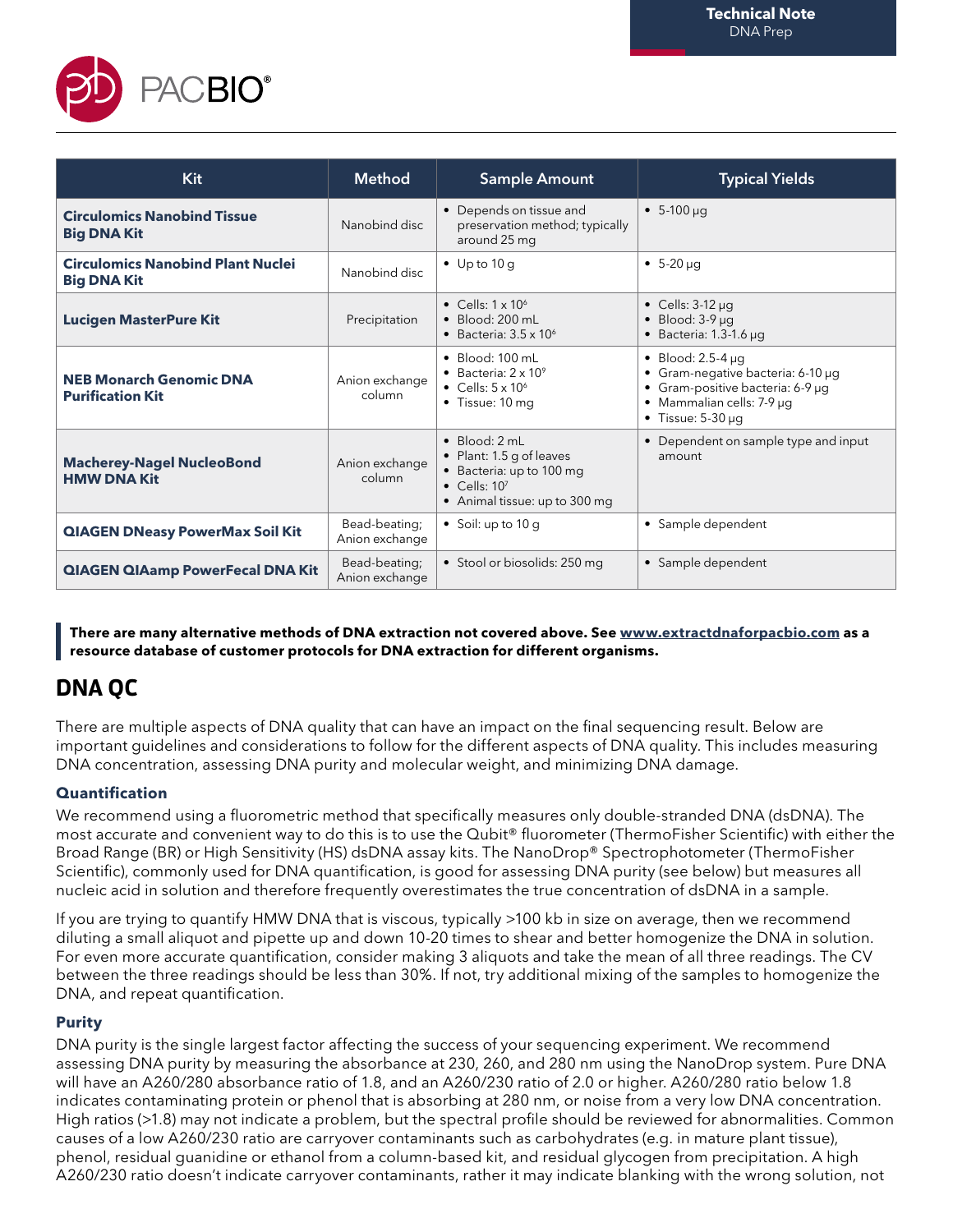

having the instrument well-calibrated, or a dirty pedestal. Again, the spectral profile should be reviewed for any abnormalities. In addition, absorbance measurements on the Nanodrop system are sensitive to pH, so ensure that the DNA is suspended in a proper buffer solution such as the PacBio Elution Buffer.

Another quick and very effective check for sample purity is to compare the concentration readings between the NanoDrop Spectrophotometer and Qubit Fluorometer. Despite the difference between how the systems estimate concentration, pure, high-quality DNA should show relative agreement in concentrations. If you observe a large difference in the concentration readings between the NanoDrop and Qubit systems, for example a difference of greater than or equal to 50% of the Qubit dsDNA assay reading, first check for RNA contamination using the Qubit RNA broad range assay. If there is no RNA contamination, then we recommend doing at least one to three rounds of a standard 0.45X AMPure® PB bead purification until the concentrations are less than 50% different<sup>1</sup>. If the agreement does not improve after three rounds of purification, try using either a commercial kit, isopropanol precipitation, or new DNA extraction method to get cleaner DNA. If there is RNA in the sample, then treat with RNase A followed by a standard 0.45X AMPure PB bead purification.



**Figure 1.** Recommended cleanup process for isolated DNA.

1 See the Concentrate DNA using AMPure® PB Beads section of the Preparing HiFi SMRTbell® Libraries using SMRTbell Express Template Prep Kit 2.0 protocol for a 0.45X AMPure® PB cleanup procedure.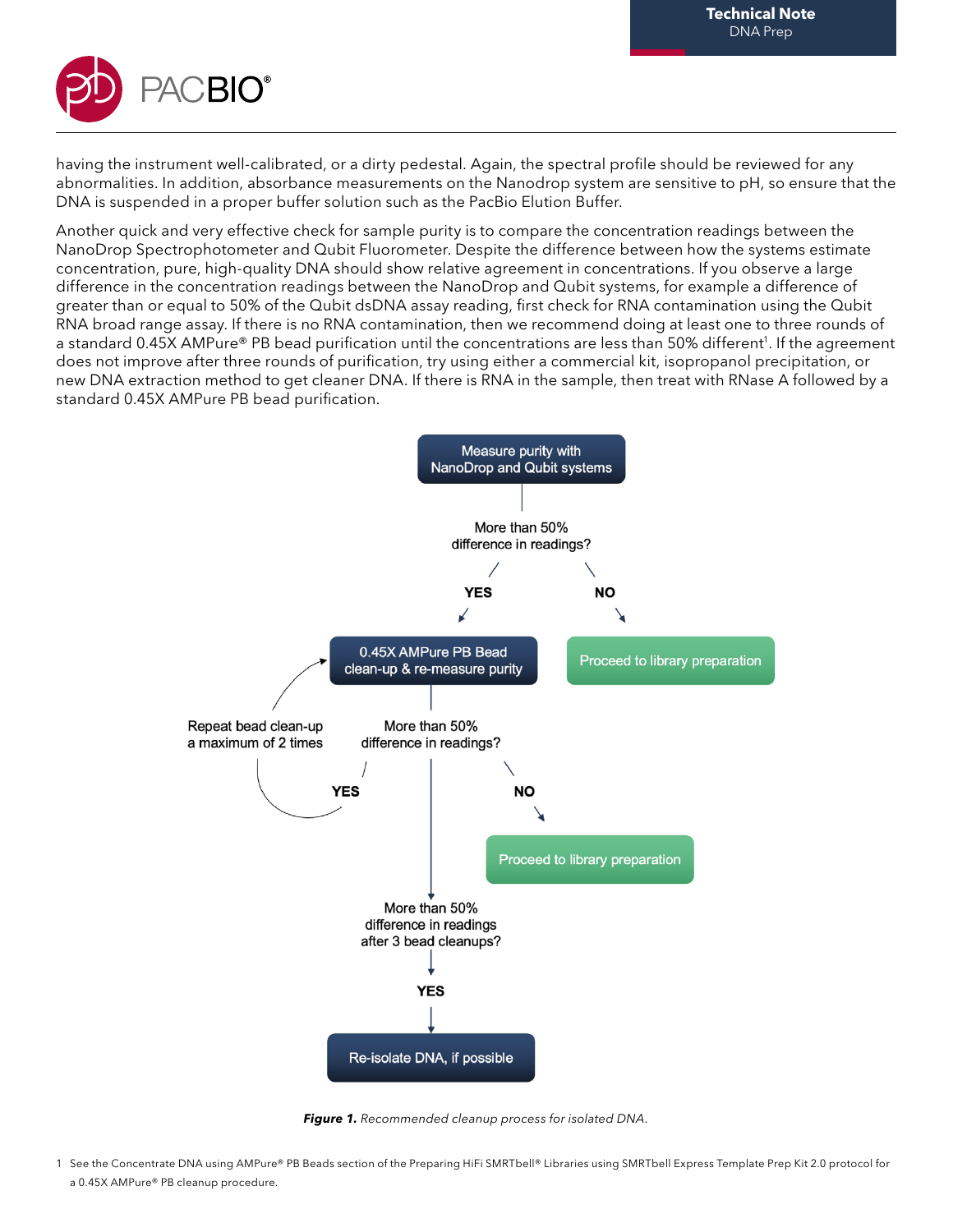

#### **Size**

Our new HiFi read-based applications on the Sequel II System have made gDNA molecular weight requirements less stringent than previous applications that relied on traditional long-read sequencing. Our current recommended HiFi library insert sizes for de novo assembly range from 10–25 kb. Despite the smaller insert sizes, we still recommend starting with gDNA >40 kb in size, on average, so that the size distribution of the library can be more narrowly focused with DNA shearing. In addition, the molecular weight of a sample is a good indicator of whether a sample has experienced significant damage. For example, degraded samples are much more likely to have significant DNA damage that can reduce read length and yield during sequencing, in addition to having overall lower insert sizes. Starting with a HMW sample will ensure that the sample is high quality and will sequence well. Please see individual library preparation protocols for application-specific gDNA size recommendations and the best tools to use to accurately measure the molecular weight.

In addition, customers have reported that allowing HMW DNA pellets to resuspend (in a low-salt buffer) at room temperature for one to three days improves the yield of DNA in solution and average molecular weight.

Also, precipitation and nanobind disks methods tend to yield higher molecular weight DNA than anion-exchange (column) and magnetic bead-based methods. This is primarily due to the latter methods having greater mechanical forces that shear the gDNA. Moreover, gentle handling of the gDNA, the use of wide-bore pipette tips, and avoiding vortexing will all help improve the overall molecular weight of the DNA.

#### **DNA Damage**

#### **Nuclease Inactivation**

We recommend using a DNA extraction method that includes proteinase K, or another type of protease, during lysis to inactivate native nucleases. Substituting a chaotropic agent for a protease, such as guanidinium thiocyanate, has resulted in samples with reduced sequencing performance. For tissue samples, it's important to flash-freeze the sample immediately upon extraction, or death, in order to prevent DNA degradation. Moreover, we also recommend cutting the tissue into small pieces, or grinding to a fine powder in liquid nitrogen, in order to allow proteinase K to reach the lysed cells.

#### **Phenol/Chloroform**

We also recommend avoiding extraction methods that use phenol/chloroform. These chemicals are strong oxidizers and can significantly damage the DNA if not properly used. For example, guanine is particularly sensitive to oxidation and exposure to phenol/chloroform can form 8-oxo-G bases. Despite the risks, we understand that in some circumstances phenol/chloroform may be required to remove certain compounds from organisms where DNA extraction is a challenge. If you are working with an organism for which the DNA extraction method requires the use of phenol/chloroform, then take care not to expose the DNA to these agents longer than necessary and consider using phase-lock tubes to better separate the aqueous and organic layers.

#### **Hydrolysis of N-glycosyl Bonds**

The most frequent type of DNA damage is the hydrolysis of the N-glycosyl bond, which creates an abasic site. These sites can then further degrade into nicks. Nicks in turn can make the DNA more susceptible to fragmentation. If not repaired, nicks will also adversely affect sequencing performance. Exposure to heat or changes in pH will accelerate the hydrolytic reactions. When working with HMW DNA it is best to minimize incubation times at high temperatures and always store the DNA in a buffered solution. Regardless, abasic sites and nicks will accumulate over time, even in lyophilized material, since it's practically impossible to rid the DNA of H<sub>2</sub>O, the reactive species. For best possible sequencing results always use freshly isolated DNA.

#### **Tissue and Nucleic Acid Stabilizers**

In general, tissue preservatives such as ethanol, DMSO, or a commercial solution result in significantly lower quality DNA than using fresh or flash-frozen tissue. If using a preservative is necessary, we recommend storing the tissue at 4°C, as opposed to room temperature (~21°C). This should improve the molecular weight and quality of the DNA isolated from the tissue.

We have not tested commercial nucleic acid stabilizes (e.g. DNAgard and RNAlater) on sequencing performance, and therefore cannot support their use with DNA or RNA samples at this time.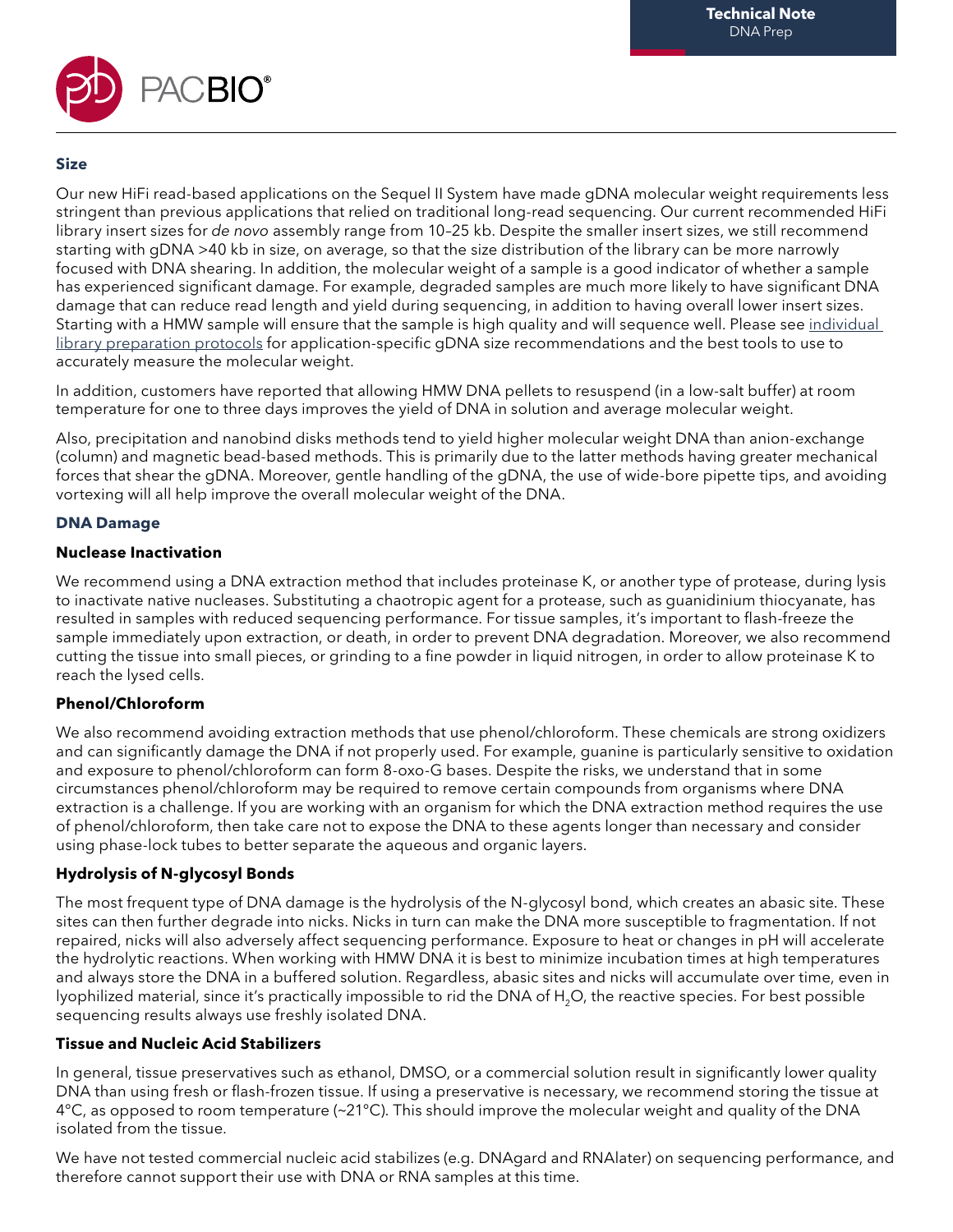

#### **DNA Storage and Shipping**

Pure gDNA suspended in a buffered solution, such as PacBio Elution Buffer, can be safely stored at 4°C for several weeks to months. For long-term storage (months) we recommend freezing the DNA at -20°C or below and avoid freezethaw cycles. Freezing will induce some low-level of shearing from the ice-crystals.

When shipping, we recommend DNA and SMRTbell libraries be shipped frozen on dry ice. Keeping the DNA, or library, frozen helps prevent shearing which can occur from the jostling experienced during shipping.

# **Summary of Best Practices for DNA Extraction for PacBio HiFi Sequencing**

- Use fresh or flash-frozen tissue
- Store flash-frozen tissue at -80°C and avoid freeze-thaw cycles
- Do not store blood samples longer than a week at 4-8°C before DNA extraction
- Grind tissue samples to a fine powder in liquid nitrogen
- Inactivate nucleases and DNA binding proteins with a protease, such as proteinase K
- Remove all RNA with RNase A
- Avoid quanidinium or quanidine thiocyanate (proteases are favored over chaotropic agents)
- Avoid oxidative agents such as phenol and/or chloroform to minimize DNA damage
- Resuspend, or elute, DNA in a low salt buffer, such as 10 mM Tris-HCL pH 8.5-9.0
- Check concentration on both the NanoDrop and Qubit systems for concordance
- Ensure DNA is pure with  $A_{260/280}$  ratio at 1.8, and a  $A_{260/230}$ ratio greater or equal to  $2.\overline{0}$
- Proceed to SMRTbell library preparation with freshly isolated DNA

### **Example: California Redwood Sample using Circulomics Nanobind Plant Nuclei Big DNA Kit**

The Circulomics Nanobind Plant Nuclei Big DNA Kit was used to isolate DNA from 10 g of fresh leaf tissue of Sequoia sempervirens. The DNA library was prepared following the protocol titled Preparing HiFi SMRTbell Libraries using SMRTbell Express Template Prep Kit 2.0 and a >17 kb fraction was size-selected on the BluePippin system (Sage Sciences). Sequencing was performed on the Sequel II System with v8.0 software and sequencing chemistry 2.0. Sequencing run time was 30 hours, with a 1-hour pre-extension prior to acquisition. CCS analysis was performed in SMRT® Link v8.0 with default parameters using a minimum 3 pass, Q20 filter. Shown is data from a single SMRT® Cell 8M loaded at 60 pM.

| Sample          | Total Bases (Gb) | <b>Polymerase Read</b><br>Length N50 (bp) | <b>HiFi Reads</b> | <b>HiFi Sequencing</b><br>Yield (bp) | <b>HiFi Read Length</b><br>Mean (bp) | <b>HiFi Read Quality</b><br>(median) |
|-----------------|------------------|-------------------------------------------|-------------------|--------------------------------------|--------------------------------------|--------------------------------------|
| S. sempervirens | 405.2            | 176,258                                   | 1.269.680         | 30,633,954,289                       | 24.127                               | Q27                                  |



**Figure 2.** Femto<sup>®</sup> Pulse system (Agilent) electropherogram of the S. sempervirens gDNA isolated with the Circulomics Nanobind Plant Nuclei Big DNA Kit. The majority of the gDNA is >100 kb in size.